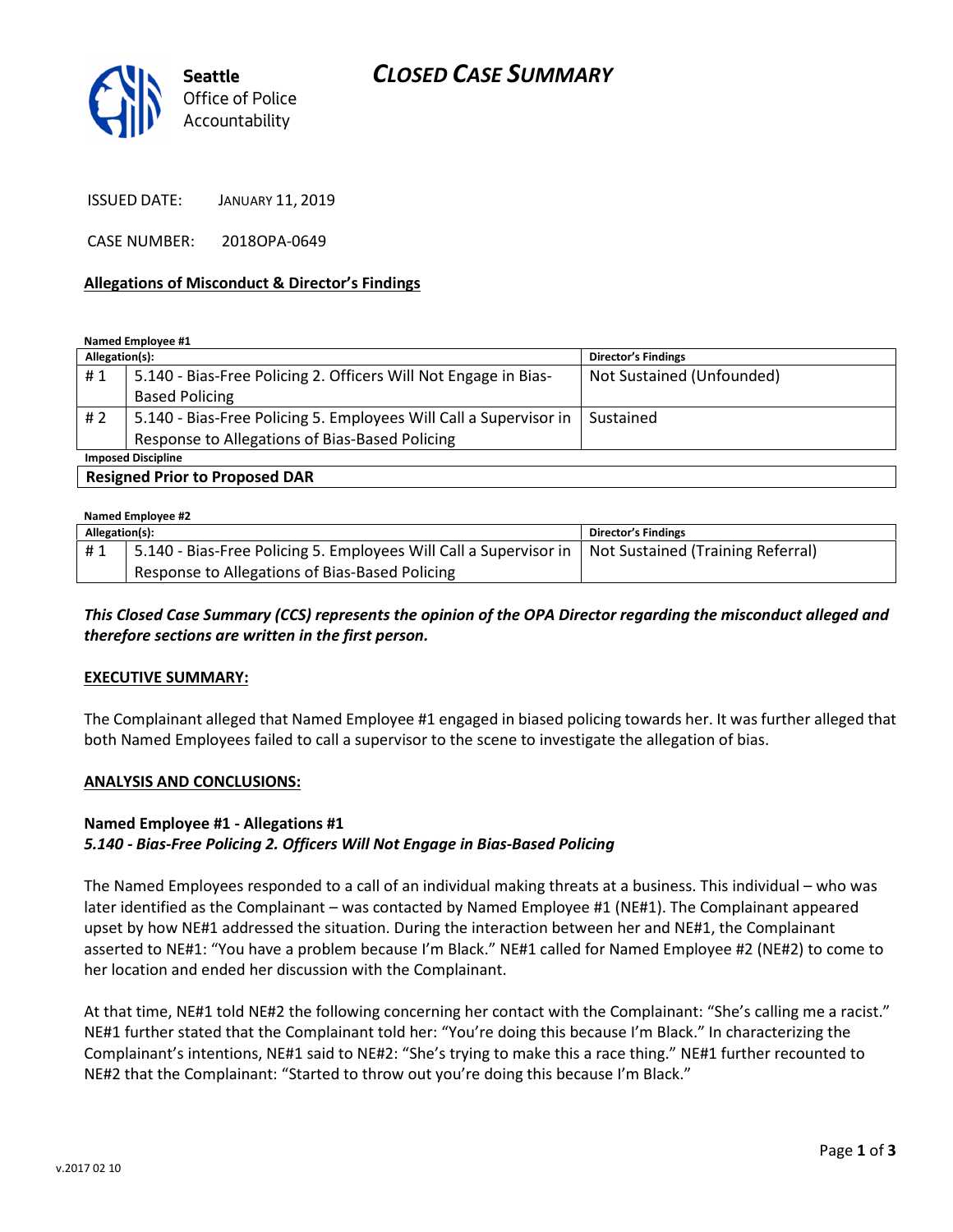

Seattle Office of Police Accountability

# CLOSE CASE SUMMARY

OPA CASE NUMBER: 2018OPA-0649

SPD policy prohibits biased policing, which it defines as "the different treatment of any person by officers motivated by any characteristic of protected classes under state, federal, and local laws as well other discernible personal characteristics of an individual." (SPD Policy 5.140.) This includes different treatment based on the race of the subject. (See id.)

From OPA's review of this incident, including the Body Worn Video that fully captured NE#1's law enforcement activity, there is no evidence supporting the Complainant's allegation of biased policing. To the contrary, NE#1 attempted to properly investigate this case and appeared to treat the Complainant appropriately and without bias. For these reasons, I recommend that this allegation be Not Sustained – Unfounded.

## Recommended Finding: Not Sustained (Unfounded)

### Named Employee #1 - Allegation #2

### 5.140 - Bias-Free Policing 5. Employees Will Call a Supervisor in Response to Allegations of Bias-Based Policing

As discussed above, the BWV captured the Complainant's allegation that she was being treated disparately because of her race. The BWV further recorded NE#1 discussing this allegation with NE#2 multiple times. However, the Named Employees did not call a supervisor to the scene to investigate the allegation of bias. Moreover, neither Named Employee reported the allegation to a supervisor or OPA at any time.

SPD Policy 5.140-POL-5 requires employees to call a supervisor in response to allegations of biased policing. This includes providing sufficient information to the supervisor to allow a determination as to what occurred and what the nature of the bias allegation is. (SPD Policy 5.140-POL-5.)

NE#1 recognized that the Complainant made an allegation of biased policing and acknowledged that she failed to call a supervisor to come to the scene. She stated that she did not call a supervisor because it was an "off the wall comment that [the Complainant] said out of nowhere." She said that she then "forgot" about the statement. She stated that she did not notify anyone except for her partner of the statement. As such, she did not properly report the allegation to either OPA or a supervisor.

Had NE#1 failed to immediately report the allegation but later notified a supervisor, I would have recommended that she receive a Training Referral. However, here, she never reported the bias claim at all, which was an allegation of serious misconduct. This constituted a violation of policy and, as a result, I recommend that this allegation be Sustained.

Recommended Finding: Sustained

## Named Employee #2 - Allegations #1 5.140 - Bias-Free Policing 5. Employees Will Call a Supervisor in Response to Allegations of Bias-Based Policing

NE#2, like NE#1, failed to either call a supervisor to the scene to investigate the bias allegation or to later notify a supervisor. At his OPA interview, NE#2 explained that he did not hear the bias allegation and, thus, that he did not have firsthand knowledge of what was said. He stated that he did not know whether the statement was ever reported to a supervisor.